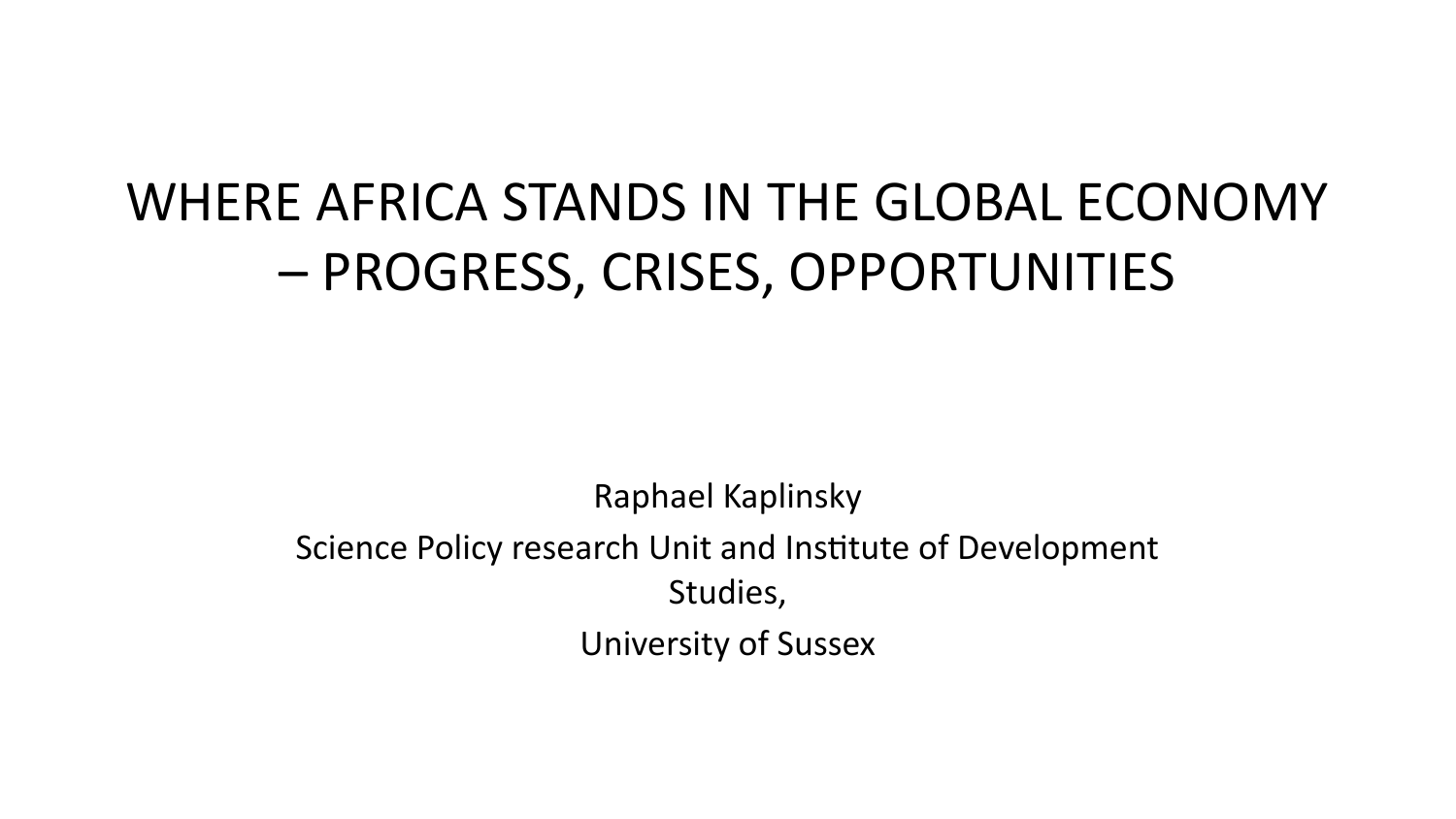## OUTLINE

- The external context
- Africa a view from the inside
- Where do the opportunities lie?

• And all in fifteen minutes…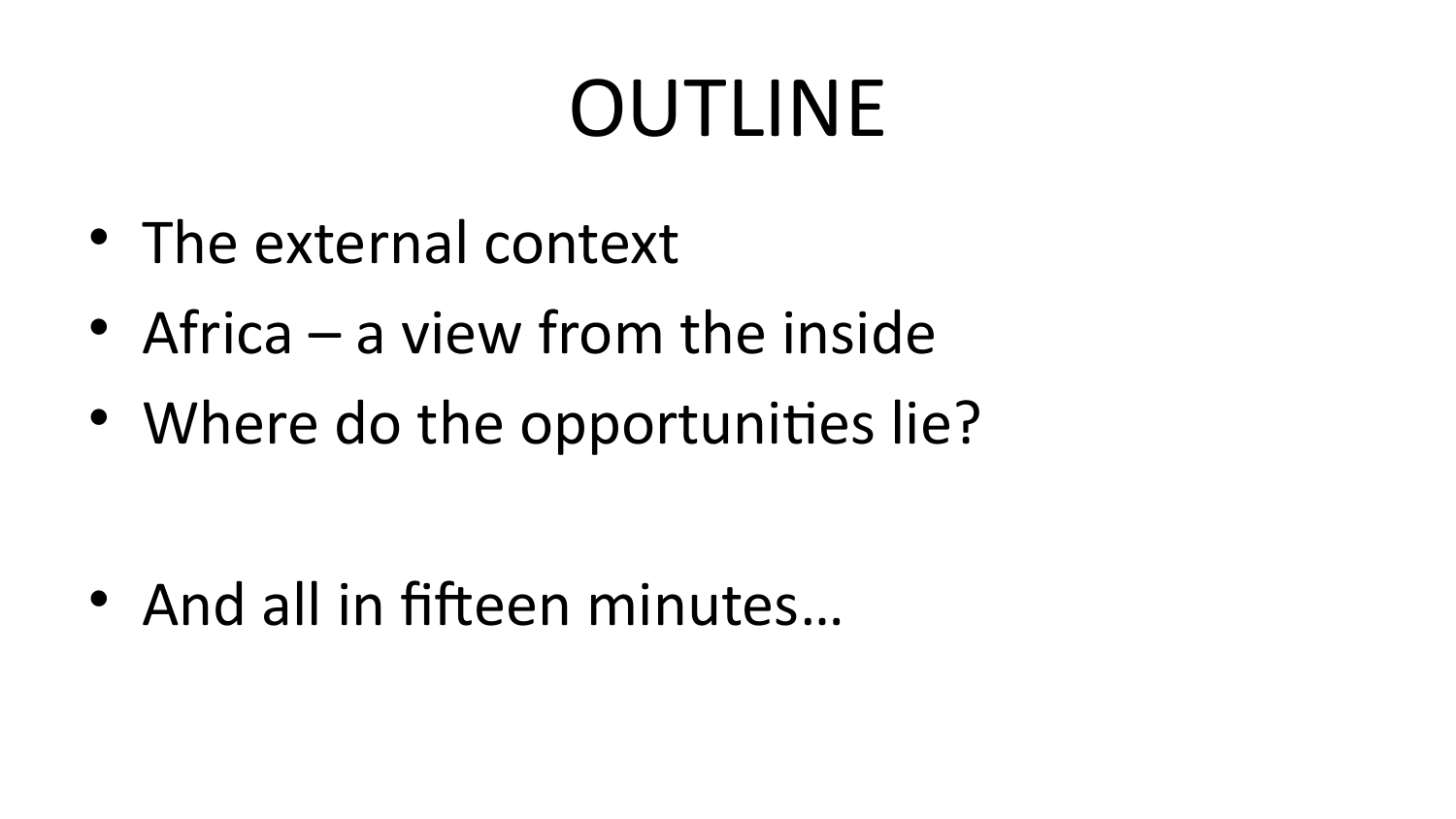## THE EXTERNAL CONTEXT

- The rise of Asia (and China in particular)
- Globalisation through the extension of Global Value Chains
	- The fragility of globalisation
- Resource constraints and rising commodity prices
- Climate change and climate chaos
- Digitalisation and other disruptive innovations
- Global commitment to Sustainable Development Goals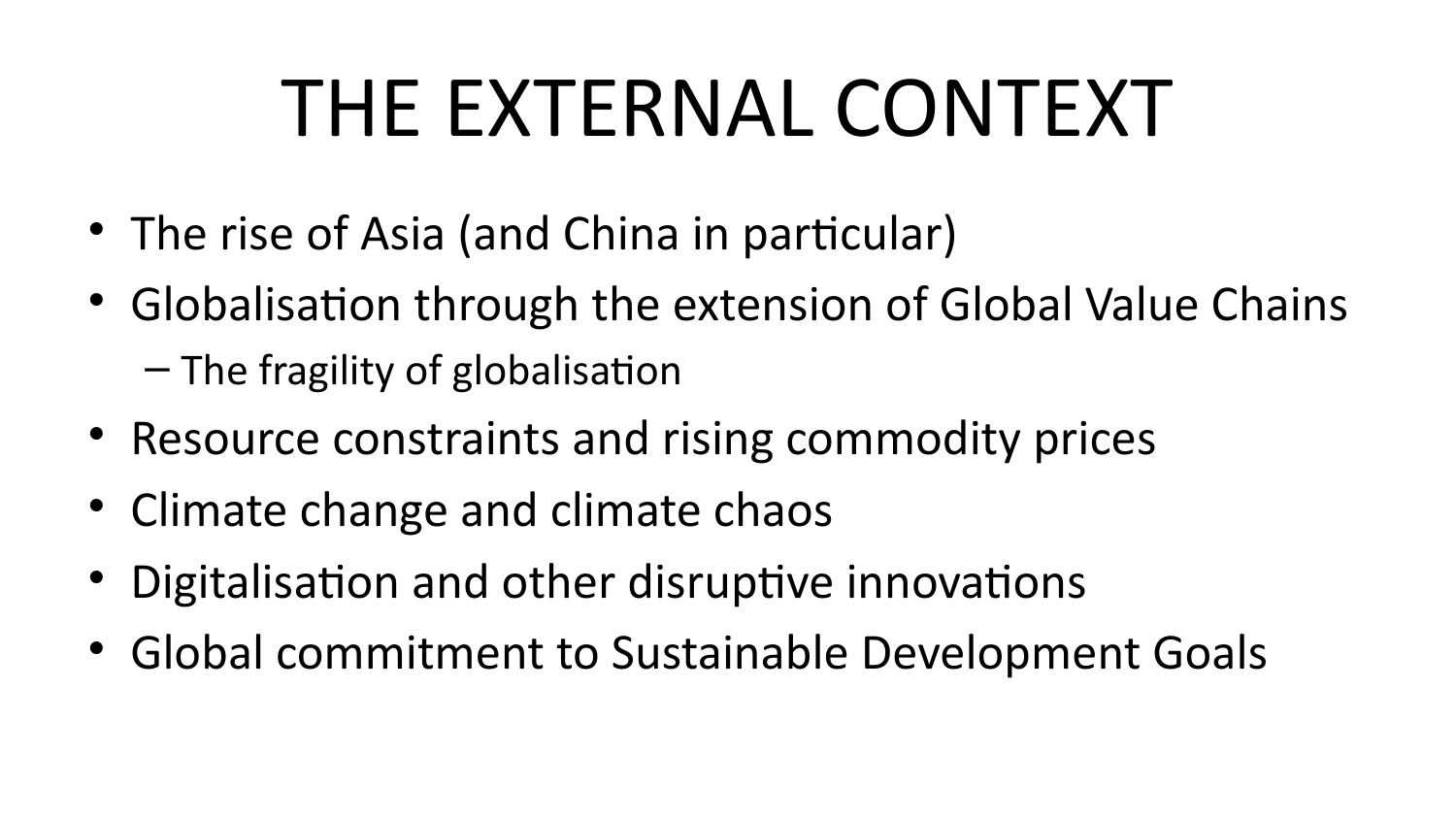# A VIEW FROM THE INSIDE

- Rapid economic growth in Africa
	- Weak manufacturing, major contributions from the resource sector
	- Strong entrepreneurship and growing skills
- Rapid population growth in Africa
	- A young population
- Exclusion and inequality at global extreme
	- Informal sector dominates
	- Numbers in absolute poverty increase
	- Gender inequalities
- Climate change, migration and fragile states